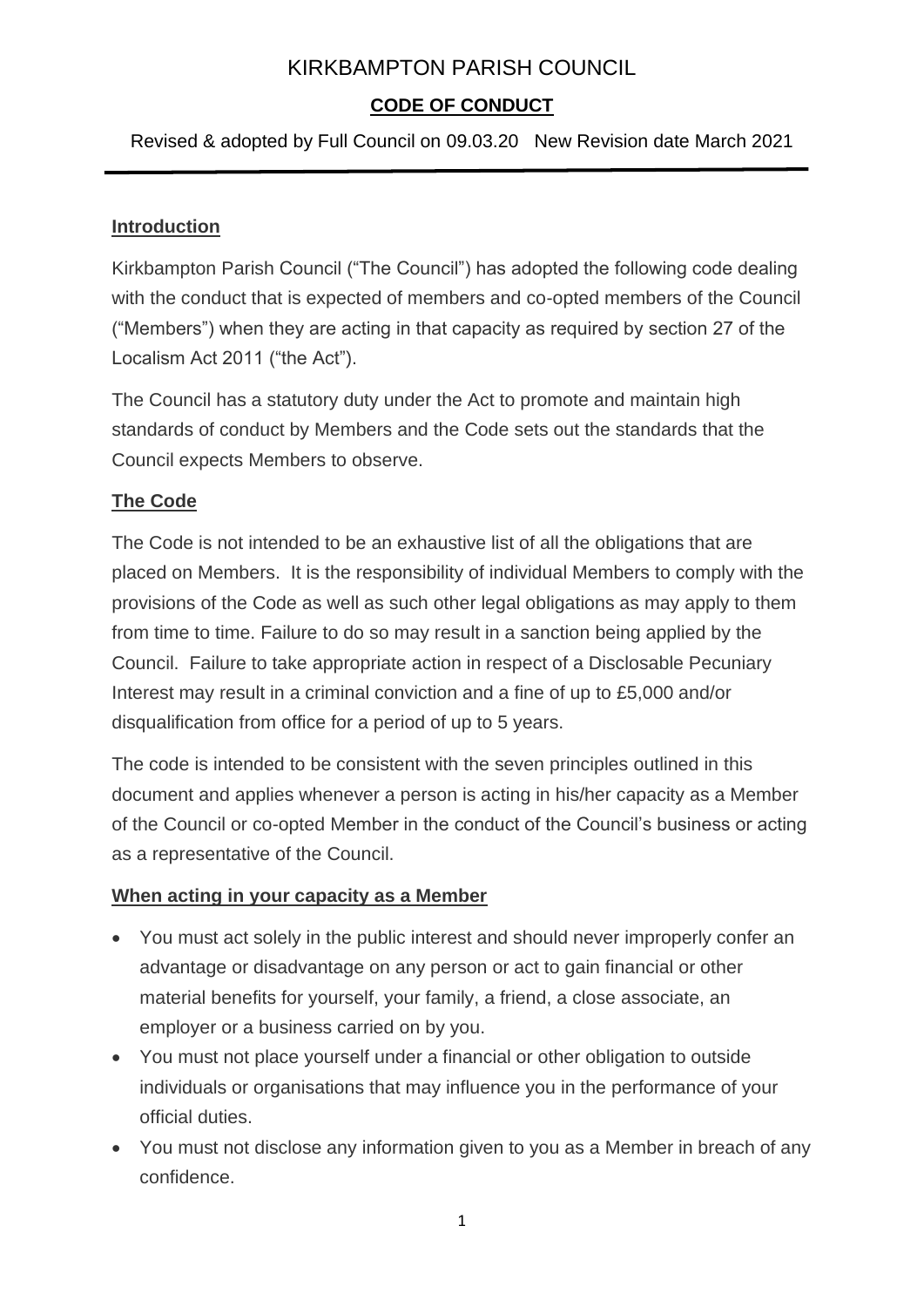# **CODE OF CONDUCT**

Revised & adopted by Full Council on 09.03.20 New Revision date March 2021

- You must not bring your office or your Council into disrepute.
- You must treat others with respect and promote equality by not discriminating unlawfully against any person, and by treating people with respect, regardless of their sex, race, age, religion, gender, sexual orientation or disability. You should respect the impartiality and integrity of the Council's statutory officers and its other employees.

# **When carrying out your public duties you must make all choices, such as making public appointments, awarding contracts or recommending individuals for rewards or benefits on merit.**

- You are accountable for your decisions to the public and you must co-operate fully with whatever scrutiny is appropriate to your office.
- You must be as open as possible about your decisions and actions and the decisions and actions of your Council and should be prepared to give reasons for those decisions and actions.
- You must declare any private interests, both disclosable pecuniary interests and any other registrable interests, that relate to your public duties and must take steps to resolve any conflicts arising in a way that protects the public interest, including registering and declaring interests in a manner which conforms with the procedures set out below.
- You must ensure, when using or authorising the use by others of the resources of your Council, that such resources are not used improperly for political purposes (including party political purposes) and you must have regard to any applicable Local Council Code of Publicity made under the Local Government Act 1986.
- You must promote and support high standards of conduct when serving in your office.

# **Registering and declaring disclosable pecuniary and other registrable interests.**

• You must, within 28 days of taking office as a member or co-opted member, notify your Council's Monitoring Officer of any disclosable pecuniary interest as defined by regulations made by the Secretary of State, where the pecuniary interest is yours, your spouse's or civil partner's, or is the pecuniary interest of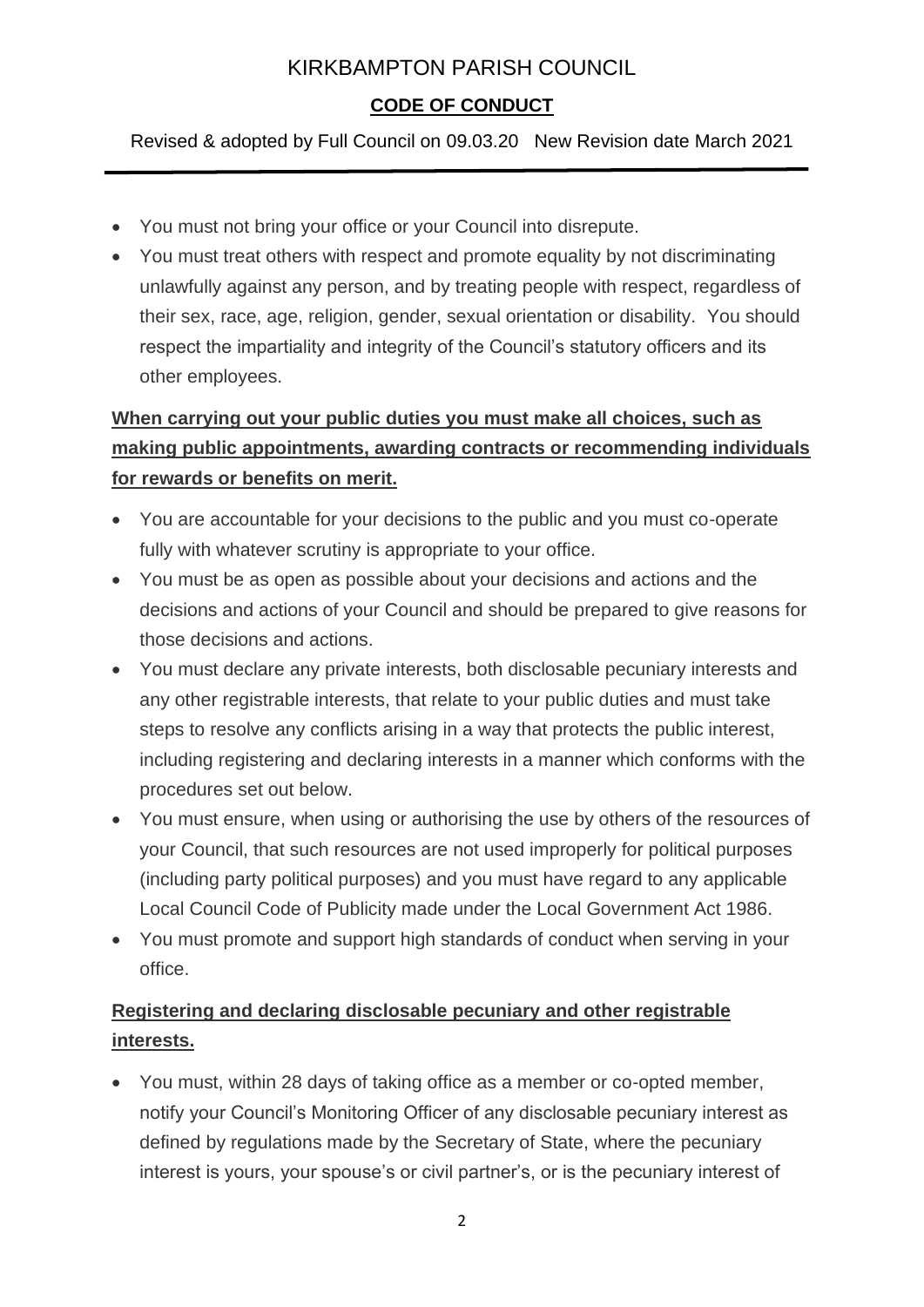### **CODE OF CONDUCT**

Revised & adopted by Full Council on 09.03.20 New Revision date March 2021

somebody with whom you are living with as a husband or wife, or as if you were civil partners. These interests and those at (2) below are shown attached to this code.

- In addition, you must, within 28 days of taking office as a member or co-opted member, notify your Council's Monitoring Officer of any disclosable pecuniary or non-pecuniary interest which your Council has decided should be included in the register.
- If an interest has not been entered onto the Council's register, then the member must disclose the interest to any meeting of the Council at which they are present, where they have a disclosable interest in any matter being considered and where the matter is not a 'sensitive interest' as described by the Localism Act 2011.
- Following any disclosure of an interest not on the Council's register or the subject of pending notification, you must notify the monitoring officer of the interest within 28 days beginning with the date of disclosure.
- Unless dispensation has been granted, you may not participate in any discussion of, vote on, or discharge any function related to any matter in which you have a pecuniary interest as defined by regulations made by the Secretary of State. Additionally, you must observe the restrictions your Council places on your involvement in matters where you have a pecuniary or non-pecuniary interest as defined by your Council.

### **Seven General Principles of Conduct**

#### **Selflessness**

Holders of public office should act solely in terms of the public interest. They should not do so in order to gain financial or other material benefits for themselves, their family, or their friends.

#### **Integrity**

Holders of public office should not place themselves under any financial or other obligation to outside individuals or organisations that might seek to influence them in the performance of their official duties.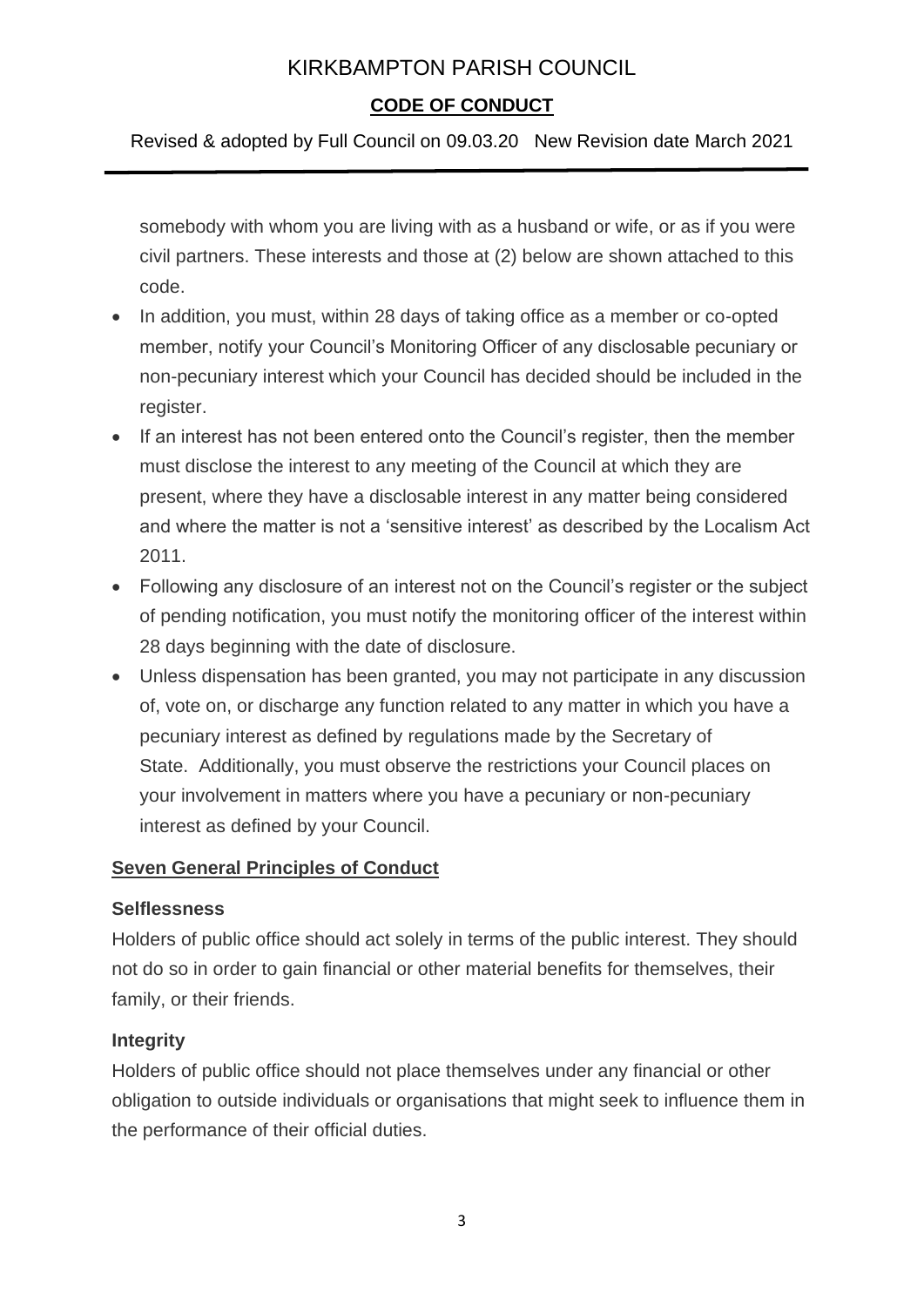### **CODE OF CONDUCT**

Revised & adopted by Full Council on 09.03.20 New Revision date March 2021

#### **Objectivity**

In carrying out public business, including making public appointments, awarding contracts, or recommending individuals for rewards or benefits, holders of public office should make choices on merit.

#### **Accountability**

Holders of public office are accountable for their decisions and actions to the public and must submit themselves to whatever scrutiny is appropriate to their office.

### **Openness**

Holders of public office should be as open as possible about the decisions and actions that they take. They should give reasons for their decisions and restrict information only when the wider public interest clearly demands

### **Honesty**

Holders of public office have a duty to declare any private interests relating to their public duties and to take steps to resolve any conflicts arising in a way that protects the public interest

### **Leadership**

Holders of public office should promote and support these principles by leadership and by example, and should act in a way that secures or preserves public confidence.

#### **Pecuniary and other registrable interests**

### **Disclosable Pecuniary interests (as defined by regulation)**

- Details of any employment, office, trade, profession or vocation carried on for profit or gain.
- Details of any payment or provision of any other financial benefit (other than from the relevant Council) made or provided within the relevant period in respect of any expenses incurred by M in carrying out duties as a member, or towards the election expenses of M. (This includes any payment or financial benefit from a trade union within the meaning of the Trade Union and Labour Relations (Consolidation) Act 1992.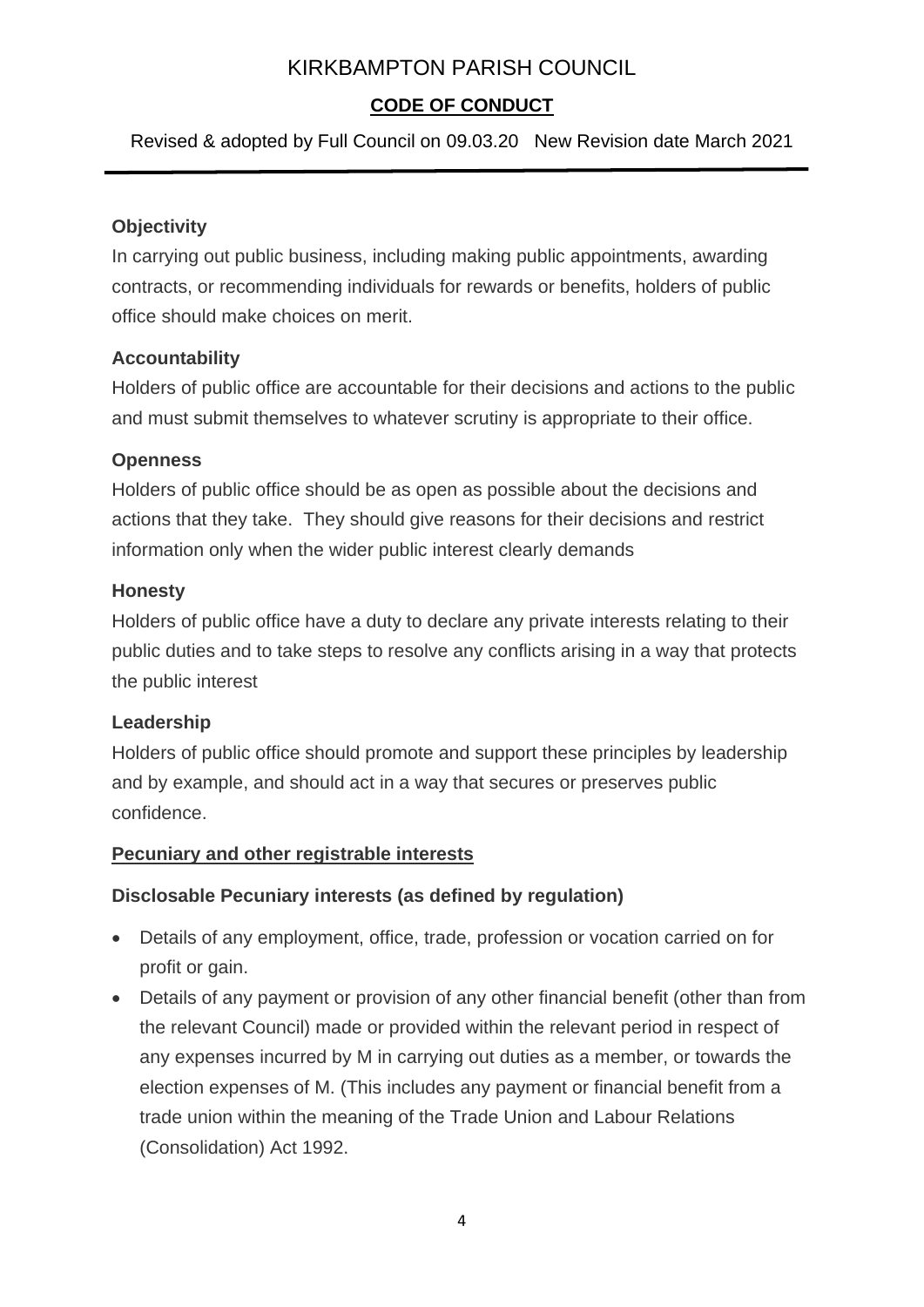# **CODE OF CONDUCT**

Revised & adopted by Full Council on 09.03.20 New Revision date March 2021

• Details of any contract which is made between the relevant person (or a body in which the relevant person has a beneficial interest) and the relevant Council – (a) under which goods or services are to be provided or works are to be executed; and

(b) which has not been fully discharged.

- Details of any beneficial interest in land which is within the area of the relevant Council.
- Details of any licence (alone or jointly with others) to occupy land in the area of the relevant Council for a month or longer.
- Details of any tenancy where (to M's knowledge) The landlord is the relevant Council; and The tenant is a body in which the relevant person has a beneficial interest.
- Details of any beneficial interest in securities of a body where That body (to M's knowledge) has a place of business or land in the area of the relevant Council; and

Either –

(i) The total nominal value of the securities exceeds £25,000 or one hundredth of the total issued share capital of that body; or

(ii) If that share capital of that body is of more than one class, the total nominal value of the shares of any one class in which the relevant person has a beneficial interest exceeds one hundredth of the total issued share capital of that class.

### **Other Registrable interests**

These interests are what the Council has determined should be entered into the Council's register of interests

- Details of any body of which you are a member, or in a position of general control or management, and to which you are appointed or nominated to by the District Council.
- Details of any body of which you are a member, or in a position of general control or management, and which\_
	- (a) Exercises function of a public nature;
	- (b) Is directed towards charitable purposes; or